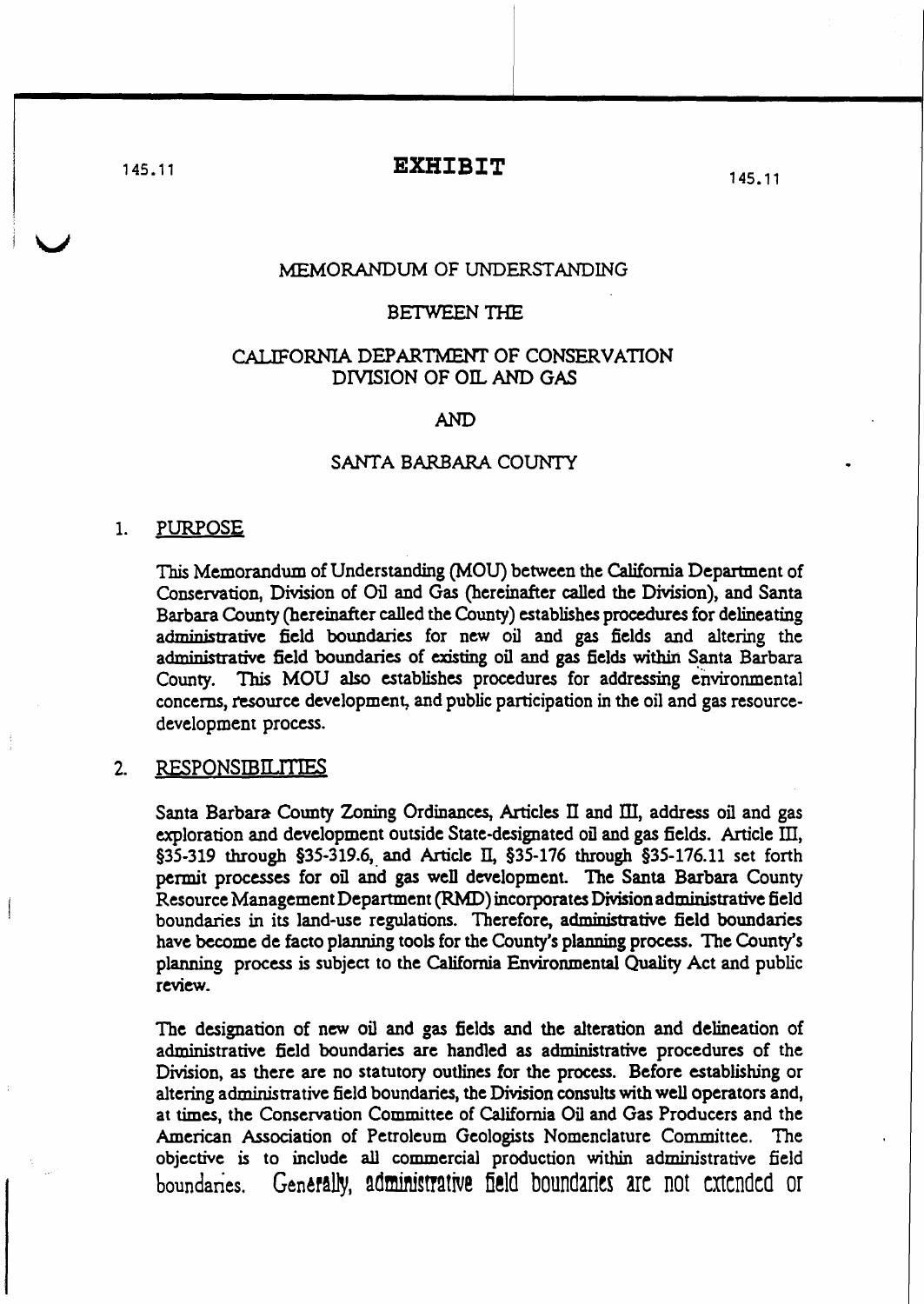145.11

145.11

 $\overline{\phantom{0}}$ 

established until commercial production is established.

#### ... PROCEDURES

Recognizing the responsibility of the County for public access in the planning process and that the incorporation of oil and gas administrative field boundaries is important to the planning and environmental process, the Division agrees to notify the County of any proposed new oil and gas administrative field boundaries and administrative field boundary changes that expand existing field limits prior to any such new or changed designations. The administrative field boundary information may include maps delineating existing and proposed boundaries, and other relevant information requested by the RMD. The County will review the proposed administrative field boundary Changes or new field designations and either concur or determine the need for additional review, based on environmental or other concerns, which may require notification of affected cities, towns, and other jurisdictions that may be impacted by the administrative field boundary changes or new field designations in order to gather input regarding the effects of the proposed new field designation or boundary change(s). The County shall notify the Division of any such determination. If no such notification is received by the Division within 30 days, it will be considered as concurrence by the County.

If, following appropriate notice, significant concerns regarding a proposed boundary change or designation are expressed by the public, the County will consult with the Division and, if additional public participation is determined by the Division to be necessary, the Division will issue a legal notice for a joint public workshop to discuss the concerns. Following the workshop, the Division may modify its expansion or designation, incorporate additional mitigation measures, or adopt other measures to address those concerns. If an administrative field boundary is expanded or a new one created, a map with the revised administrative field boundaries will be filed with the County.

F:ch party shall remain responsible for its own administrative costs associated with Joint public workshops and other administrative costs associated \vith the Memorandum of Understanding.

### 4. MODIFICATION OF THIS AGREEMENT

This agreement becomes effective upon signature by the designated parties and may be modified in writing upon the initiative of either party to ensure consistency with State or County statutes or regulations, or for any other purpose agreed upon mutually. This MOU can be terminated by either party by providing written notice at least 60 days before the termination date.

 $\lambda$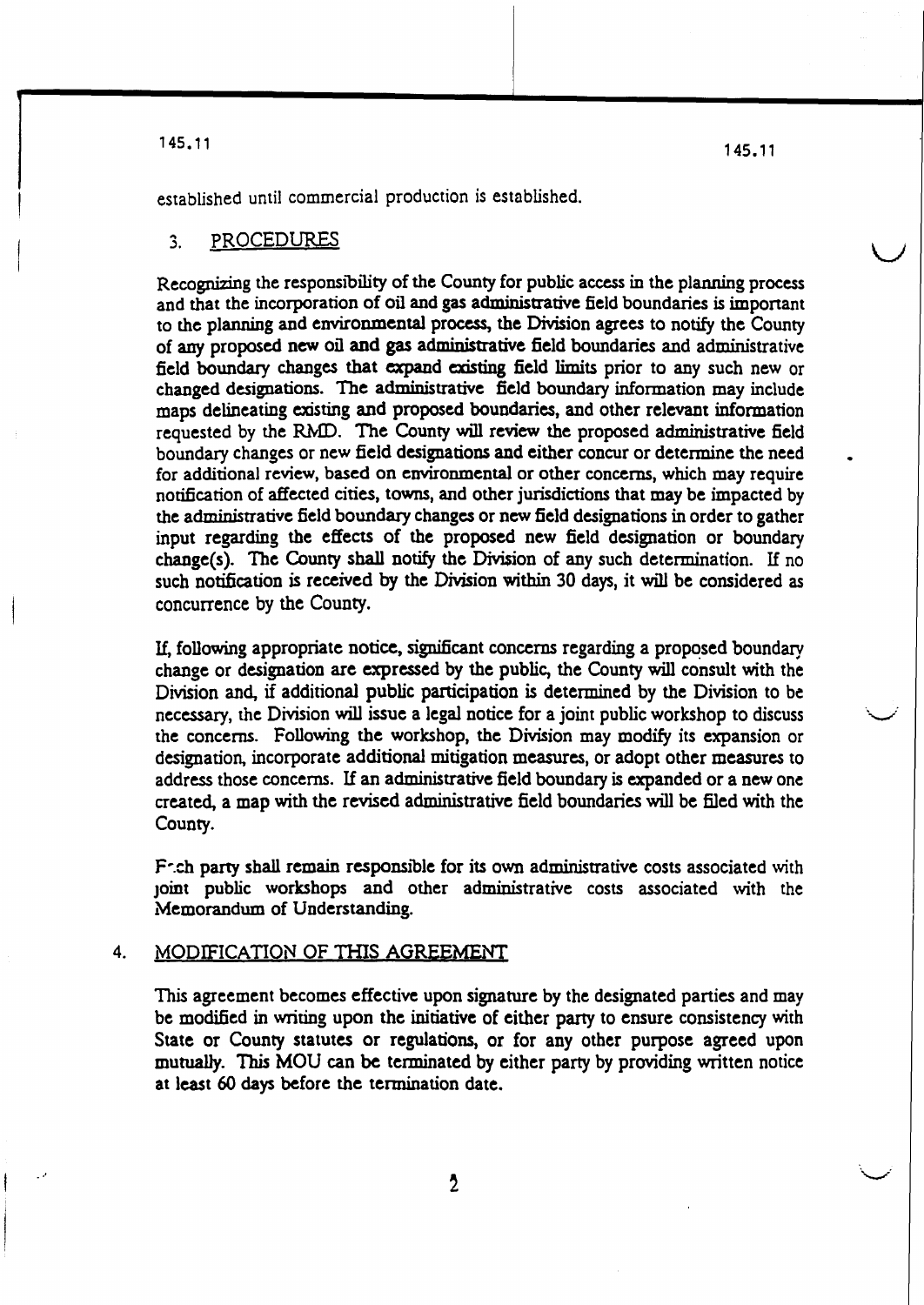145.11 145. 11

 $\setminus$ 

IN WITNESS WHEREOF, This Memorandum of Understanding is executed at Santa

Barbara, California on this 26 day of Janut-1  $1993$ 

CILAIRPERSON Santa Barbara County Board of Supervisors

STATE OF CALIFORNIA CONCUR:

.. -' ,-" **+-:-** .... -(.,- '= .., -., , - EDWARD G. HEIDIG, DIRECfOR State of California Department of Conservation

ATTEST;

ZANDRA CHOLMONDELEY County Clerk of the Board

By Robert Cohen<br>Deputy Clerk of the Board By *11·M-*

APPROVED AS TO FORM:

DAVID NAWI County Counsel

r!  $By \parallel \cup \cup \rightarrow \cup \cup \cup \cup \rightarrow$ 

Deputy County Counsel

CHARLES MITCHELL County Risk Manager

By Charles a. Mitchel

CEC\4IMOUCECAGR

APPROVED AS TO ACCOUNTING FORM:

ROBERT GElS Auditor-Controller

Bv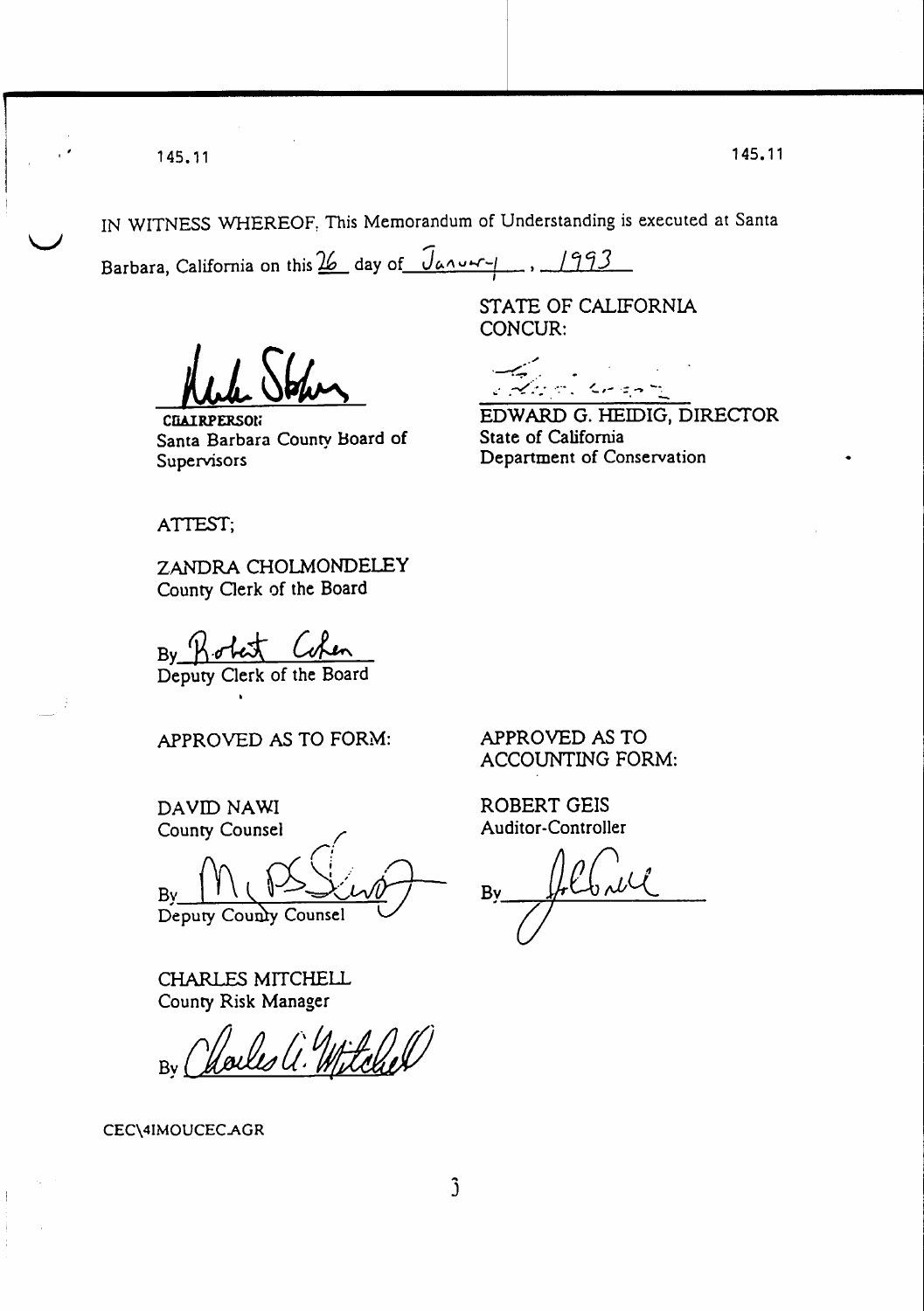145.11

j.

 $\big)$ 

1 45. 11

v

## RESOLUTION OF THE BOARD OF SUPER VISORS COUNTY OF SANTABARBARA, STATE OF CALIFORNIA

) ) ) ) ) ) ) ) ) ) ) )

| IN THE MATTER OF         |
|--------------------------|
| RECOMMENDING APPROVAL    |
| OF A MEMORANDUM OF       |
| UNDERSTANDING BETWEEN    |
| COUNTY OF SANTA BARBARA  |
| AND STATE OF CALIFORNIA  |
| DIVISION OF OIL AND GAS  |
| RELATING TO NOTIFICATION |
| OF AND PUBLIC HEARINGS   |
| ASSOCIATED WITH THE      |
| EXPANSION OF STATE       |
| DESIGNATED OIL FIELDS    |
|                          |

RESOLUTION NO. 93- 61

## WITH REFERENCE TO THE FOLLOWING:

- A. In 1985 the Santa Barbara County Planning Commission expressed concern relating to ongoing onshore oil and gas development in the County. The Commission targeted environmental and land use concerns related to pennitting of wells outside state designated fields. The Commission identified the lack of coordination and the absence of an avenue to address potential land use and environmental impacts unavailable to the County through existing ordinance. The Commission also expressed the need to allow local participation regarding designation and expansion of state oil fields by the Division of Oil and Gas as being a concern.
- B. In response to the Planning Commission's concerns and directives, the Resource Management Department secured a grant from the California Energy Commission to develop an Onshore Oil and Gas Development Master Environmental Assessment. The assessment, completed in 1991, evaluated the cumulative environmental impacts associated with onshore oil and gas development, the jurisdictional environment, future oil and gas production, abandonment and mitigation measures.
- C. The grant agreement provided, per the Commission's expressed concern, for the development of a Memorandum of Understanding with the State Division of Oil and Gas involving notification of the County, and the facilitation of public input related to the expansion or designation of state designated oil and gas fields.
- D. The Memorandum of Understanding between the State Division of Oil and Gas and the County of Santa Barbara has been drafted and reviewed by signatory parties. The Memorandum of Understanding is ready for consideration by the Santa Barbara County Board of Supervisors.